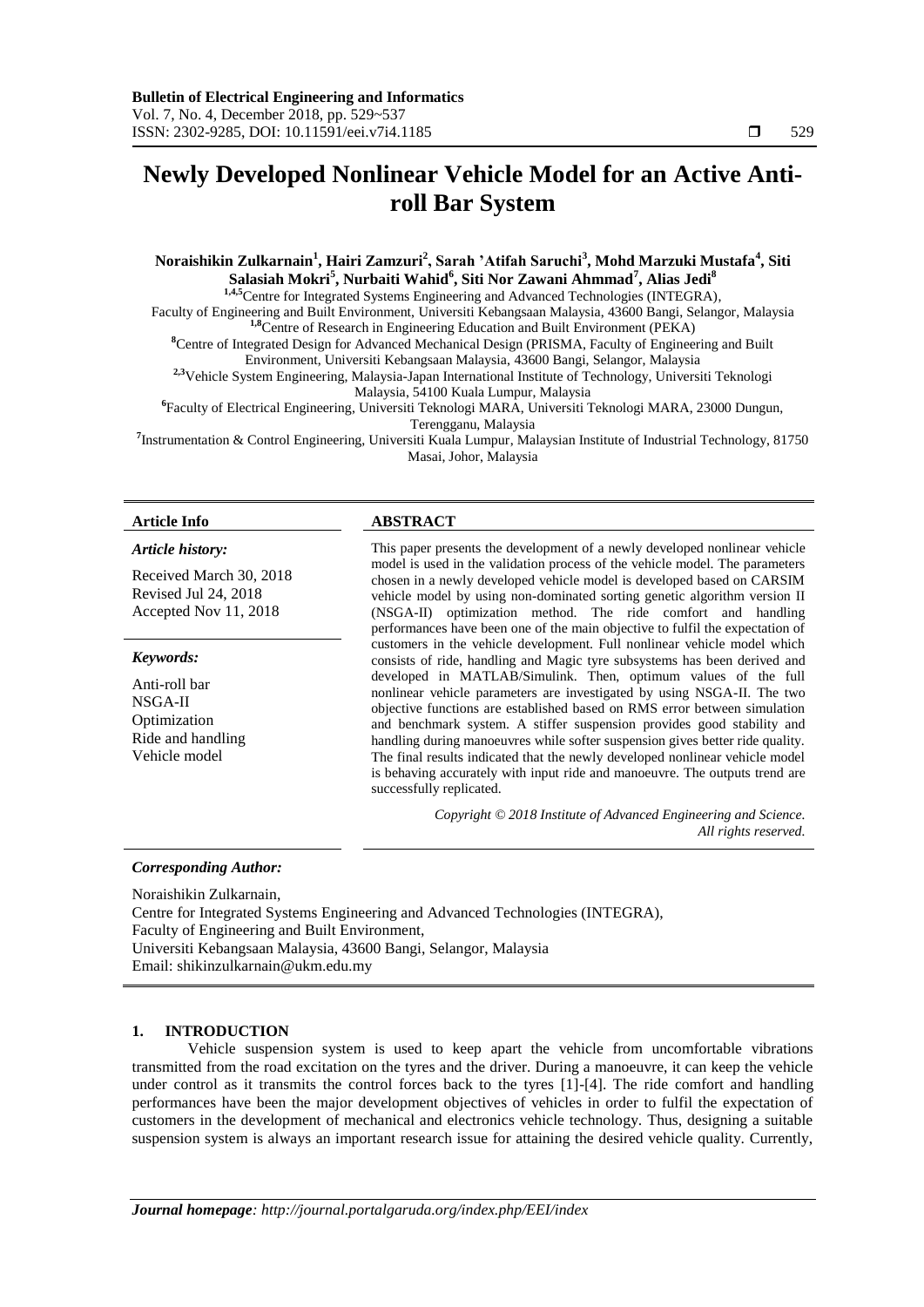there are so many researchers in active suspension system field around the world that tackle these issues. However, some of them prefer to use active suspension others prefer to focus on the anti-roll bar itself.

Currently, an automotive engineer encounters many challenges in trying to have a good ride and handling whilst at the same time in cornering or straight line. Thus, this research proposed to investigate a new control design to provide the required active roll control of the anti-roll bar system for a ground vehicle. At the same time, to be able to find an improvement in handling capabilities without sacrificing the ride comfort.

Due to the growing market share of light duty vehicle, automotive engineers have been prompted to examine body roll minimization strategies. During driving manoeuvres in high centre of gravity vehicles due to its roll-over, dangerous operating scenarios may induce drivers to drive in an aggressive way such as high lateral acceleration, rapid tire dilation and emergence lane change in [5]. Commercially, to counteract the roll movement, the most used topology is by using anti-roll bar. This bar can be implemented in a passive as well in active topology, where some of the most important parameters are again performance, energy consumption and costs [6].

From the previous researches, most researchers used genetic algorithm to optimise the system parameter such as routing in networks, job shop scheduling problem and isothermal liquid phase kinetic sequence [7]-[9]. Moreover, the Non-Dominated Sorting Genetic Algorithm II (NSGA-II) is proving to be a robust optimization algorithm for a wide range of multi-objective problems. The NSGA II Pareto ranking algorithm is an elitist system and maintains an external archive of the Pareto solutions [10].

Trade-off analysis is the one of the principles of active anti-roll bar system. It can help decision makers achieve the ride and handling performance requirements at the same time. However, the trade-off analysis in an active ant-roll bar system for tilt control design using NSGA-II are yet available in the literature [11]. Therefore, in this paper, a general methodology is proposed for conducting trade-off analysis for the selection problem of multi-objective of ride and handling for ground vehicle. A general trade-off based on multi-objective optimization framework for an active anti-roll bar system by optimising the novel control strategy parameters are established in this research [12]-[13].

Therefore, in this paper the newly developed nonlinear vehicle model for an active anti-roll bar system has been used NSGA-II optimization method for the future used of the controller design. This paper is organized as follows. In the next section, the full nonlinear vehicle model and vehicle parameters are presented. Then, the following section describes the newly developed nonlinear vehicle model. The fourth section shows the verification of newly developed vehicle model with CARSIM Model. Finally, the conclusion and future works are being concluded and suggested in the last section.

# **2. FULL NONLINEAR VEHICLE MODEL**

A full nonlinear vehicle model described by using mathematical equations was developed as a MATLAB/Simulink model and was validated by comparing results from the double lane change test with speed 70 km/h. The steering input was used as the input to the simulation steering wheel angle and divided by a gain to represent the steer angle to the wheel in the vehicle model. The ride test was performed with CARSIM's input which are roll bump signal, pitch bump signal and combination pitch and roll bump signal with 20 km/h. The whole vehicle model consists of five main sub-models i.e. ride model, tyre model, handling model, side slip angle model and longitudinal slip ratio model as illustrated in Figure 1.



Figure 1. Full vehicle model

# **3. NEWLY DEVELOPED NONLINEAR VEHICLE MODEL**

A new methodology is proposed to optimise the parameters of full nonlinear vehicle model based on ride and handling performances. The objective is to find the optimum values of the full nonlinear vehicle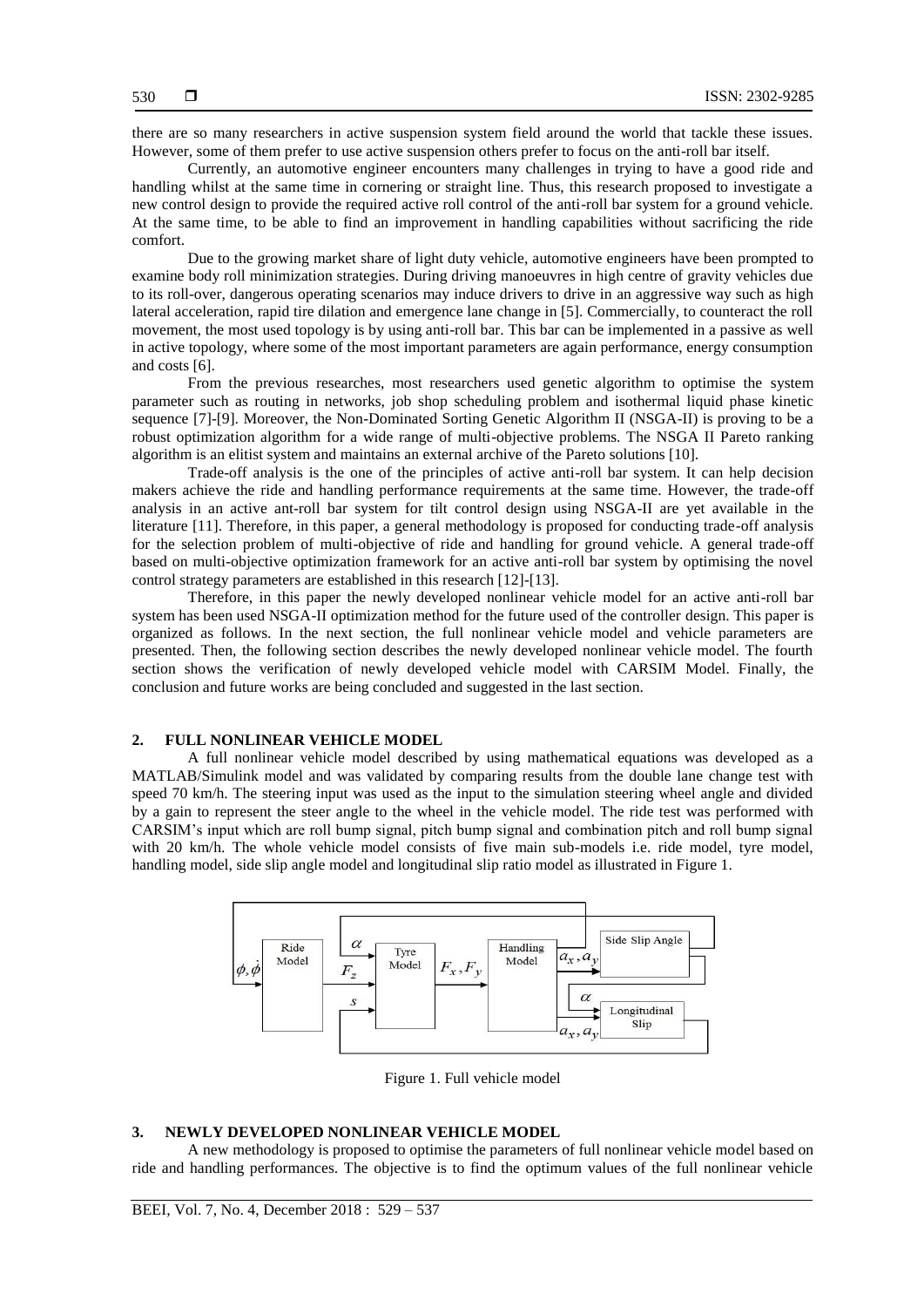parameters. The block diagram configuration of methodology on development of nonlinear vehicle model is illustrated in Figure 2.



Figure 2. Newly developed vehicle model block diagram configuration

The two objective functions are established based on RMS error between simulation and benchmark system. This is done by optimizing the nonlinear vehicle parameters by comparing with output response based on commercial available vehicle dynamic software (CARSIM). The vehicle dynamic software is used as a benchmark in order to provide similar results in vehicle model. Newly developed nonlinear vehicle model must fulfil some conflicting area. Among those is ride comfort which is attained by minimizing the error of body roll angle in speed bump test. While, a good handling of a vehicle is a desirable property which is achieved by minimizing the error of body roll angle in steering test.

Objective 1 in the following form, which is consisted of RMS error value of the vehicle body roll angle for the handling performance means when the test input is handled in steering part as described in Equation 1. A small value of  $f_1$  indicate good ride performance. Objective function 2 is built also using the mathematical formula of RMS error. RMS error value of the vehicle body roll angle for the ride performance means when the test input is handled in speed bump test as declared in Equation 3. A small value of  $f_2$  indicate good ride performance.

The objective functions considered are minimization of (i) R.M.S error value of the vehicle body roll angle, which is for the handling performance on steering input test and (ii) R.M.S error value of the vehicle body roll angle, which is for the ride quality on the Speed Bump test. The following relations express these two objectives:

(i.)  $Obj1, f_1 = R.M.S$  error value of the vehicle body roll angle, which is for the handling performance on steering input test (Double Lane Change)

$$
e_{rms1} = \sqrt{\frac{1}{T} \int_0^T O_1^2(t) dt} - \sqrt{\frac{1}{T} \int_0^T O_2^2(t) dt}
$$
\n(1)\n  
\n
$$
f_1 = |e_{rms1}|
$$
\n(2)

where  $T$  is the transition time and the constraint function,

$$
w_1 = \begin{cases} f_1, & f_1 \ge 0 \\ 0, & Otherwise \end{cases}
$$

(ii.)  $Obj2, f_2=R.M.S$  error value of the vehicle body roll angle, which is for the ride quality on the Speed Bump test

$$
e_{rms2} = \sqrt{\frac{1}{T} \int_0^T O_1^2(t) dt} - \sqrt{\frac{1}{T} \int_0^T O_2^2(t) dt}
$$
\n(3)

$$
f_2 = |e_{rms2}| \tag{4}
$$

where the constraint function is given by: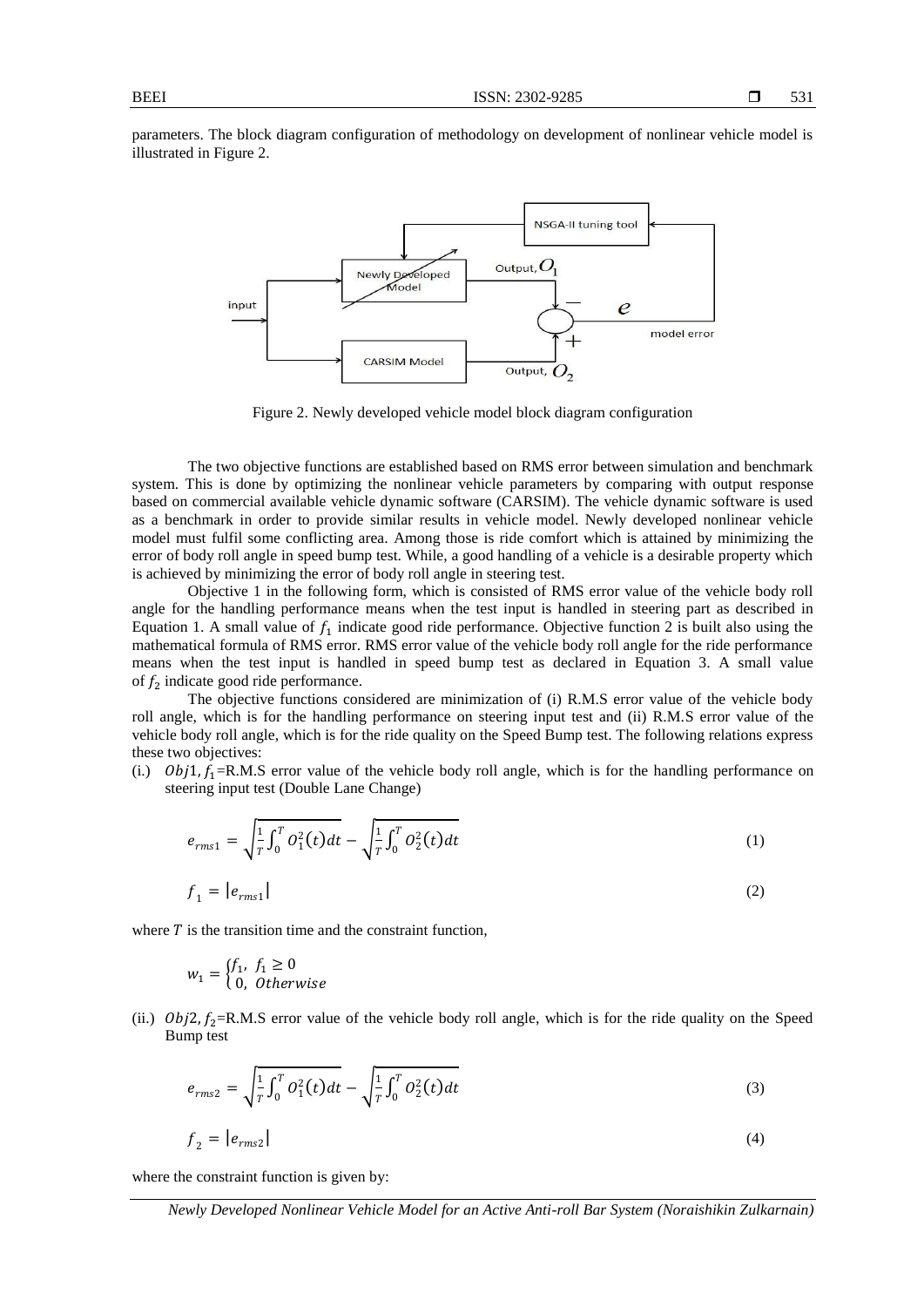$$
w_2 = \begin{cases} f_2, & f_1 \ge 0 \\ 0, & Otherwise \end{cases}
$$

Therefore, the objective function with constraint is given by:

$$
F(x) = f_x + R_x w_x \tag{5}
$$

Where  $R_x$  is the penalty parameter which is for  $R_1$  equal to 0.5 and  $R_2$  also is 0.5 respectively. The value of penalty function is equal for both objectives in order to get equal trade-off between both objectives. In order to get the optimal solutions of parameter design for a newly developed nonlinear vehicle model, the RMS error of roll angle value is chosen as an objective function. From literature, the main goal of using anti-roll bar is to reduce the body roll [14]-[15]. For that reason, only the roll angle output is considered in optimization process.

The newly developed nonlinear vehicle model be able to fine-tuned by choosing the suitable value of parameters are listed in Table 1. The eleven parameters chosen to optimise are roll axis moment inertia,  $I_r$ , spring stiffness at the front right,  $K_{sfr}$ , spring stiffness at the front left,  $K_{sft}$ , spring stiffness at the rear right,  $K_{\text{ST}r}$ , spring stiffness at the rear left,  $K_{\text{ST}l}$ , damping stiffness at the front right,  $C_{\text{ST}r}$ , damping stiffness at the front left,  $C_{sfl}$ , damping stiffness at the rear right,  $C_{srr}$ , damping stiffness at the rear left,  $C_{srl}$ , roll spring stiffness,  $K_{\phi}$  and roll damping stiffness,  $C_{\phi}$ . Table 1 shows the design variables, their bounds for newly developed nonlinear vehicle model and also initial design referring from work done by Hudha et. al. [16]. In this study, the value of  $I_r$ ,  $K_{sfr}$ ,  $K_{sfl}$ ,  $K_{srr}$ ,  $K_{srl}$ ,  $C_{sfr}$ ,  $C_{sfl}$ ,  $C_{srr}$ ,  $C_{srl}$ ,  $C_{\phi}$ . and  $K_{\phi}$ . are observed as eleven design variables to be optimally found based on multi-objective optimization of two different objective functions [17]. The optimization problem is solved using Elitist Non-Dominated Sorting Genetic Algorithm (NSGA-II) [18]-[19]. Since it is a multi-objective optimization, a number of optimal solutions have been obtained and it is shown in the Figure 3 in which every solution is non-dominated by other solutions.

Table 1. Design Variables and Lower-upper Bounds for Newly Developed Model

| Design Variable                                                                       | lower-upper | Initial Design |
|---------------------------------------------------------------------------------------|-------------|----------------|
| I <sub>r</sub>                                                                        | 100-1000    | 700            |
| $K_{sfr}$ , $K_{sfl}$ , $K_{srr}$ , $K_{srl}$                                         | 500-1000    | 750            |
| $\mathcal{C}_{sfr}$ , $\mathcal{C}_{sfl}$ , $\mathcal{C}_{srr}$ , $\mathcal{C}_{srl}$ | 20000-40000 | 30000          |
| $\mathcal{C}_{\boldsymbol{d}}$                                                        | 100-4000    | 3495.7         |
| $K_{\boldsymbol{\phi}}$                                                               | 100-60000   | 56957          |

These objective functions are considered in a Pareto optimization process to obtain some important trade-offs among the conflicting objectives, simultaneously. The evolutionary process of multi-objective optimization is accomplished with a population size of 30 which has been chosen with probability of crossover and probability of mutation as 0.8 and 0.1, respectively. These parameters setting of NSGA-II optimization method are shown in Table 2. A total number of 30 non-dominated optimum design points have been obtained. In order to analyse Pareto set and select good solutions, it is widely accepted that visualization tools are valuable to provide the decision maker in meaningful way. It is normally easy to make an accurate graphical analysis of the Pareto set points for a two-dimensional problem but for higher dimensions it becomes more difficult [20]-[22]. According to Pareto chart in Figure 3, a solution in central region of the trade-off is chosen for analysis. Therefore, the choice of parameters optimization for nonlinear model are based on the trade-off between both situations and gives the result in the Table 3.

Table 2. NSGA-II User Defined Parameters

| Parameter setting                         | Value |
|-------------------------------------------|-------|
| Number of generation                      | 500   |
| <b>Population Size</b>                    | 30    |
| Probability of Crossover                  | 0.8   |
| Probability of Mutation                   | 0.1   |
| Distribution index in SBX                 | 20    |
| Distribution index in polynomial mutation | 20    |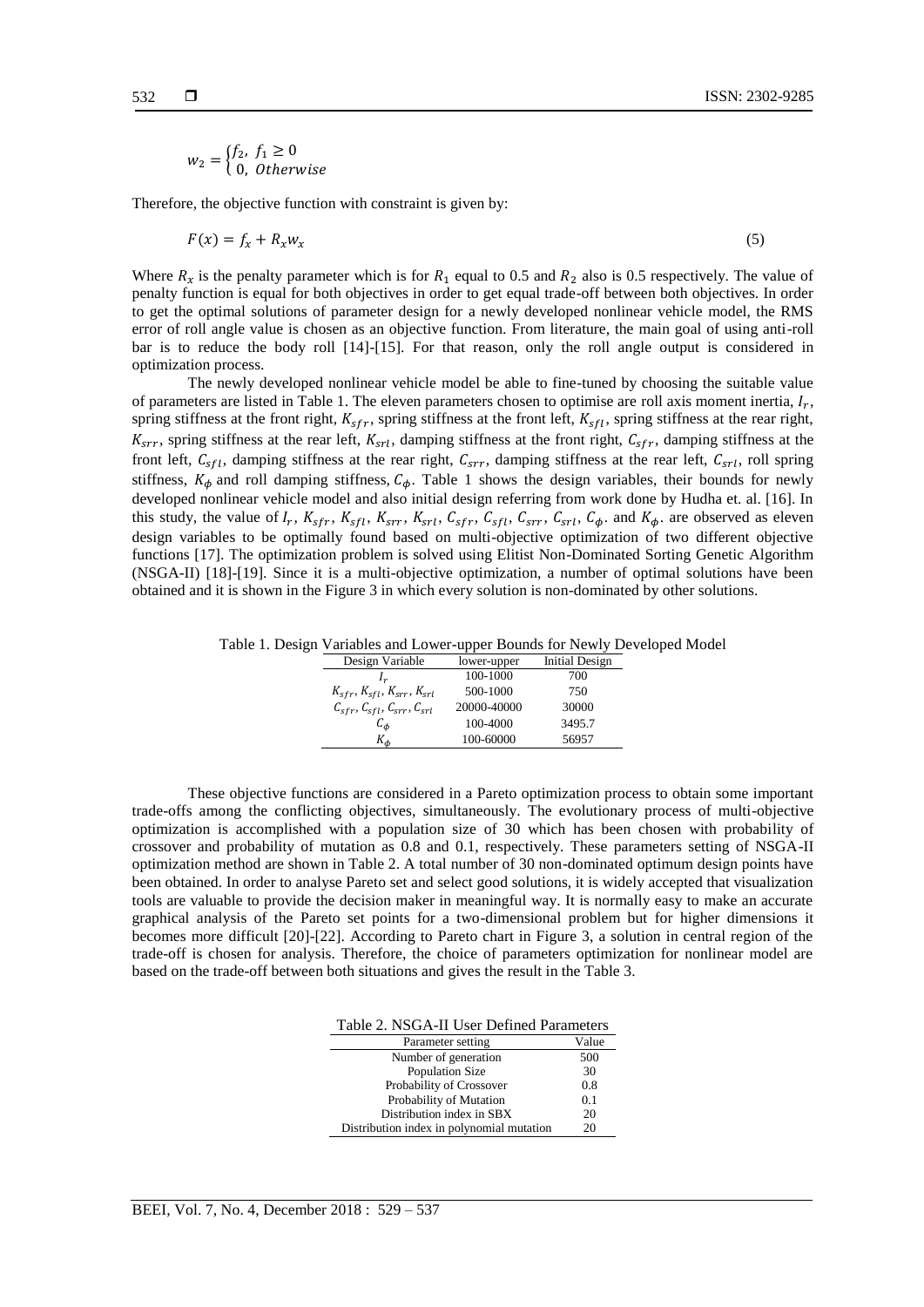Table 3. The Best Parameter Optimization of Newly Developed Nonlinear Model by NSGA-II

| Parameter                         | Value |
|-----------------------------------|-------|
| I,                                | 825   |
| $K_{sfl}$                         | 798   |
| $K_{\rm{cyl}}$                    | 802   |
| $C_{sfl}$                         | 34560 |
| $\mathcal{C}_{srl}$               | 36008 |
| $K_{\phi}$                        | 57240 |
| $K_{sfr}$                         | 829   |
| $K_{\rm{err}}$                    | 813   |
| $\mathcal{C}_{sfr}$               | 35019 |
| $\mathcal{C}_{srr}$               | 35009 |
| $\mathcal{C}_{\boldsymbol{\phi}}$ | 3905  |
|                                   |       |



Figure 3. RMS error roll angle in handling vs RMS error roll angle in ride: optimal front

# **3.1. Verification of Newly Developed Vehicle Model with CARSIM Model**

The newly developed nonlinear vehicle model using NSGA-II optimization method is verified with CARSIMEd version 4.51, a well-known vehicle dynamics software in order to determine its output response effectiveness. The dynamics behaviour of a vehicle obtained from CARSIMEd.

Is used as a benchmark for the 14 DOF nonlinear vehicle model under the same input conditions. Therefore, a performance comparison with benchmark vehicle is required. As a benchmark for validation purpose, a vehicle dynamic analysis software, CARSIM is used. The comparison between the full vehicle model with CARSIM benchmark is done by comparing the vehicle output response trend.

This study is focused on both ride and handling parts of vehicle dynamic. Thus, the selected appropriate vehicle handling output responses are selected including roll angle and roll rate for validation is preferable. While, the chosen suitable vehicle ride output components also used roll angle and roll rate taken in consideration respectively. In the validation process, a comparison of the performance output trend of newly nonlinear vehicle model with CARSIM benchmark vehicle requires proper handling and ride test procedure. As such, two types of analysis procedures are used for the validation purpose which are roll mode bump and double lane change manoeuvre.

#### **3.1.1. Ride Analysis Result**

As for the ride test analysis, a rolling mode test is used [23]. For this, only one side of the vehicle hits the bump i.e. front left side and rear left side, to create rolling effect in the rolling mode test. The bumps were arranged in a way that it created the rolling effect. The dimension of the bumps used in this simulation is height at 0.075 m, weight at 0.11 m and length of 2.44 m. The vehicle was driven at a constant speed of 20 km/h. Figure 4 shows the illustrations of the test bumps. In the roll mode test, only the left side of the vehicle will hop on and hop down from the bump in order to model this condition, the front left road input  $Z_{rfl}$  and the rear left road input  $Z_{rrl}$  be given that the road input for the right hand side will be considered as zero.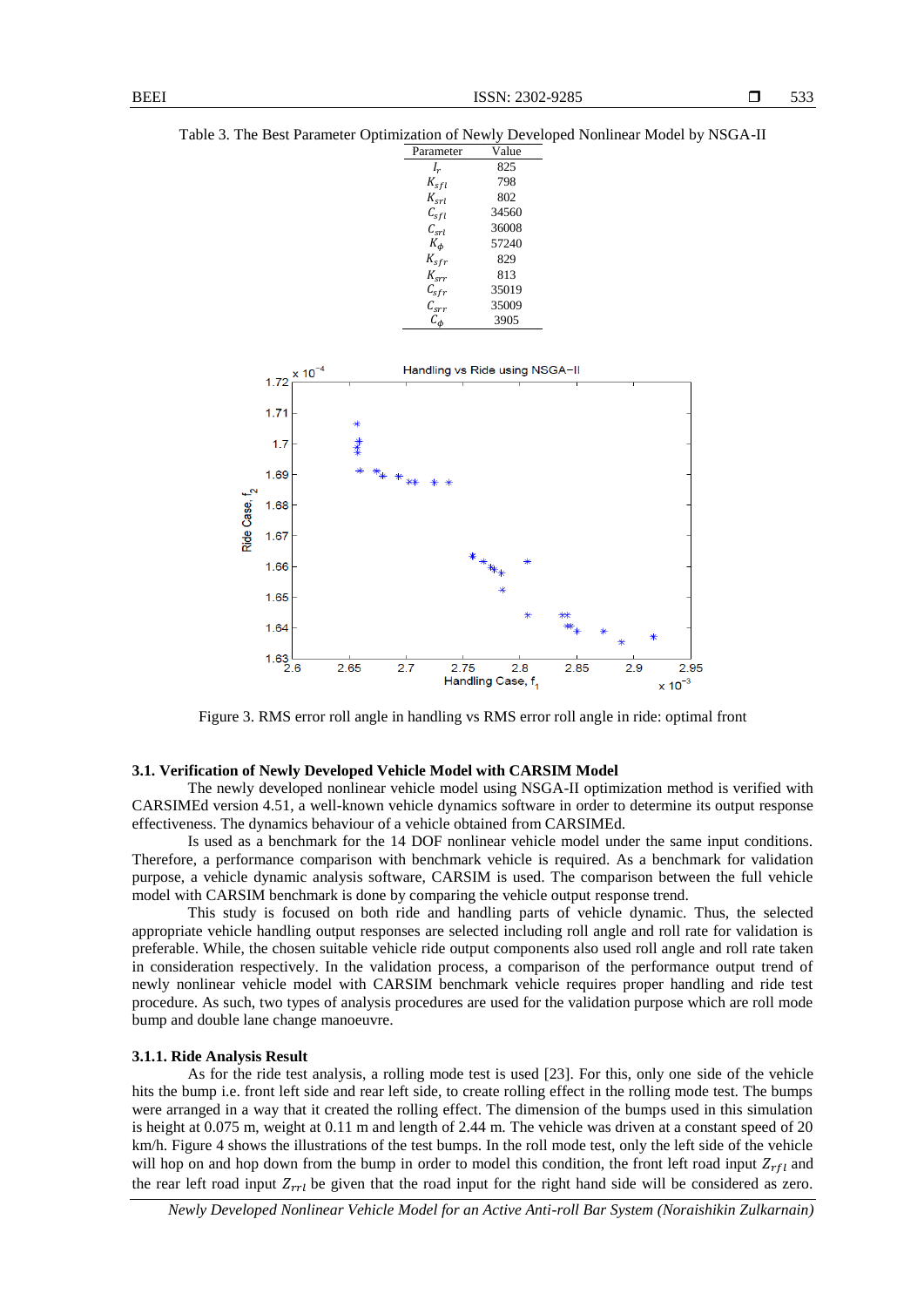Figure 5 shows the simulation and the benchmark results for this mode indicating good correlation in terms of similar trends.



Figure 4. Rolling mode test



Figure 5. Roll bump test (a) roll angle response; (b) roll rate response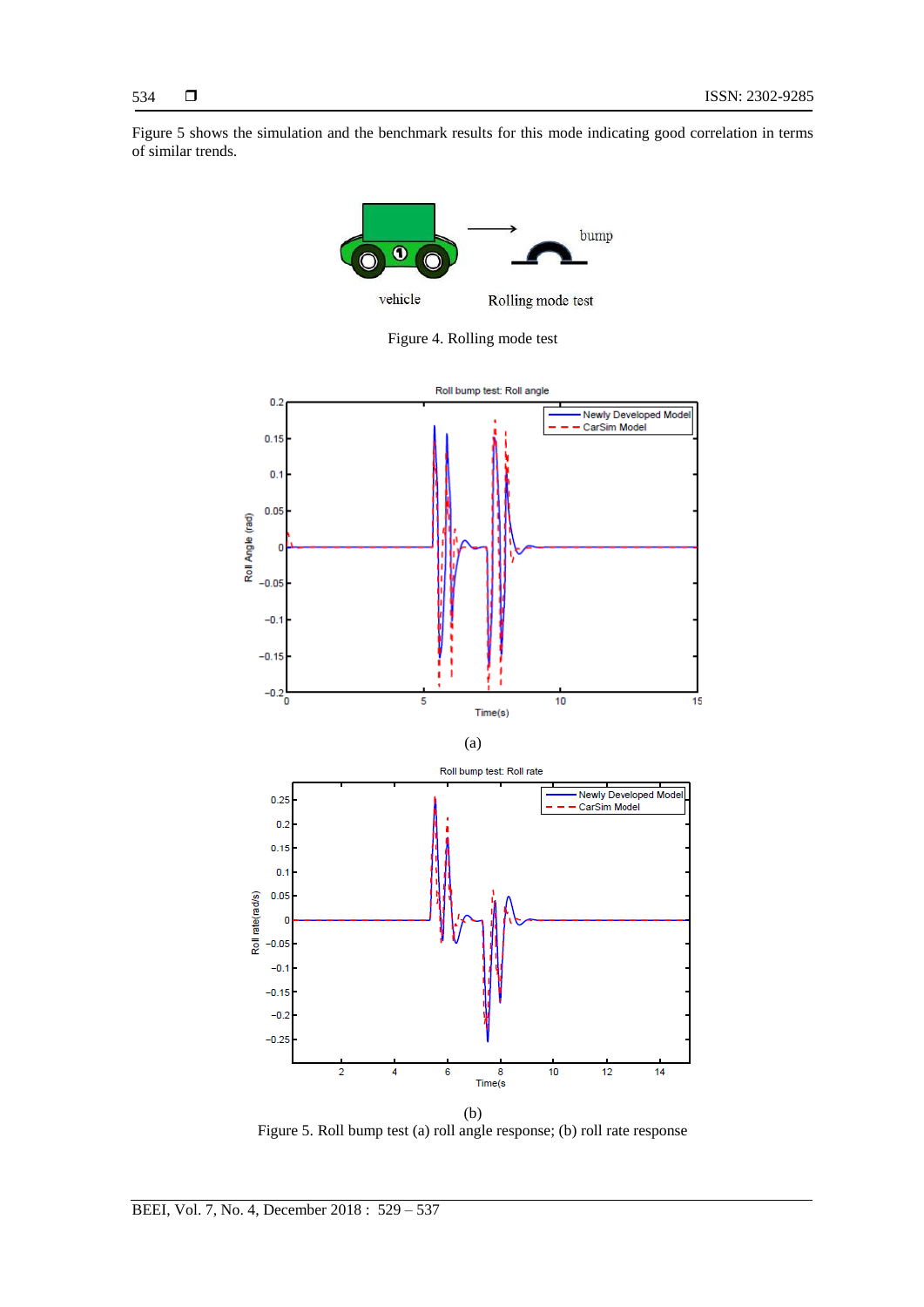The body roll angle of Figure 5 shows that the peak magnitudes from the full nonlinear vehicle model is almost identical with the CARSIM model response. The peak magnitudes at  $t = 5.396$  s is about 0.1676  $m/s^2$  and  $t = 5.851$  s is about 0.1564  $m/s^2$  when the front left tyre hit the bump and the peak magnitudes at about 7.585 s is about 0.1529  $m/s^2$  when the rear left tyre hit the bump. The roll rate graph that is generated from the simulation of full nonlinear vehicle model with CARSIM model results show a good correlation. The data from 0 to 5 second can be ignored as the vehicle is accelerating in order to achieve a constant speed 20 km/h before hitting the bump.

#### **3.1.2. Handling Analysis Result**

Next, in the handling analysis, a double lane change manoeuvre test is used [23]. As for the double lane change test, it is taken from CARSIM where the steering wheel angle input for CARSIM model is exported to newly developed nonlinear vehicle model, thus both models were operated with the similar input condition. This manoeuvre test is operated in speed condition at 70 km/h. The full vehicle model performance with speed of 70 km/h is shown in Figure 6. The newly developed nonlinear vehicle model outputs trend are successfully replicated. However, there are some error in magnitude for roll angle and roll rate. This error in magnitude occurs because of nonlinearity properties of tyre model. The results indicated that the newly developed nonlinear vehicle model is behaving accurately with input manoeuvre.



(b) Figure 6. Double lane change (a) roll angle response; (b roll rate response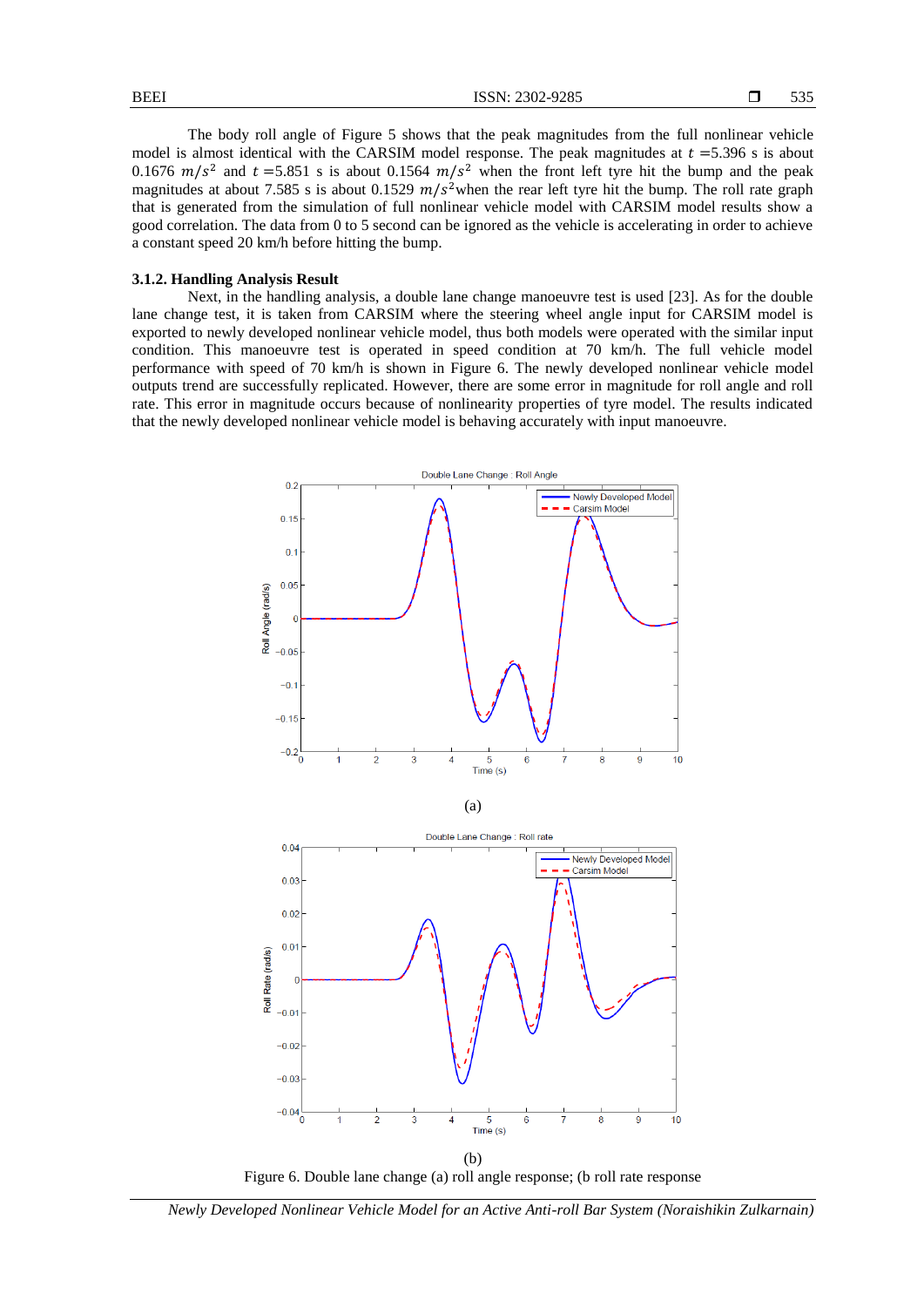# **4. CONCLUSION**

A newly developed nonlinear vehicle model for an active anti-roll bar system using NSGA-II optimization method is successfully presented in this paper. This methodology is proposed to optimise the parameters of full nonlinear vehicle model based on ride and handling performances. The newly developed nonlinear vehicle model using NSGA-II optimization method has been verified with CARSIMEd version 4.51 that is a well-known vehicle dynamics software in order to determine its output response effectiveness. In the validation process, a comparison of the performance output trend of newly nonlinear vehicle model with CARSIM benchmark vehicle requires proper handling and ride test procedure. As such, two types of analysis procedures are used for the validation purpose which are roll mode bump and double lane change manoeuvre. The roll rate graph that is generated from the simulation of full nonlinear vehicle model with CARSIM model results show a good correlation in ride analysis part. However, there are some error in magnitude for roll angle and roll rate in handling analysis performance. This error in magnitude occurs because of nonlinearity properties of tyre model. For the conclusion, the results indicated that the newly developed nonlinear vehicle model is behaving accurately with input manoeuvre.

# **ACKNOWLEDGEMENT**

The work presented in this study is funded by Universiti Kebangsaan Malaysia under GGPM Grant (vote no: GGPM-2017-087).

#### **REFERENCES**

- [1] P. H. Cronj´e and P. S. Els, "Improving off-road vehicle handling using an active anti-roll bar," *Journal of Terramechanics*, vol. 47, no. 3, pp. 179–189, June 2010.
- [2] H. Zamzuri, S. A. Saruchi, N. Zulkarnain, N. Wahid, M. H. M. Ariff et al., "Composite nonlinear feedback with disturbance observer for active front steering," *Indonesian Journal of Electrical Engineering and Computer Science (IJEECS)*, vol. 7, no. 2, pp. 434–441, 2017.
- [3] N. Zulkarnain, H. Zamzuri, Y. Sam, S. Mazlan, and S. Zainal, "Improving vehicle ride and handling using lqg cnf fusion control strategy for an active antiroll bar system," in *Abstract and Applied Analysis*, vol. 2014. Hindawi Publishing Corporation, 2014.
- [4] S. A. Saruchi, H. Zamzuri, S. A. Mazlan, S. M. H. Fahami, and N. Zulkarnain, "Wheel synchronization control in steer-by-wire using composite nonlinear feedback," in *Applied Mechanics and Materials*, vol. 575. Trans Tech Publication, 2014, pp. 762–765.
- [5] D. Cimba, J. Wagner, and A. Baviskar, "Investigation of active torsion bar actuator configurations to reduce vehicle body roll," *Vehicle System Dynamics*, vol. 44, no. 9, pp. 719–736, 2006.
- [6] N. K. Cooperrider, T. M. Thomas, and S. A. Hammoud, "Testing and analysis of vehicle rollover behavior," SAE Technical Paper, Tech. Rep., 1990.
- [7] M. Moza and S. Kumar, "Routing in networks using genetic algorithm," *Bulletin of Electrical Engineering and Informatics*, vol. 6, no. 1, pp. 88–98, 2017.
- [8] S. Zamiri, S. Balochian, and H. Baloochian, "Multi objective optimization of multi component isothermal liquidphase kinetic sequence using multivariable pi control," *Bulletin of Electrical Engineering and Informatics (BEEI)*, vol. 3, no. 4, pp. 277–284, 2014.
- [9] S. Kalantari and M. SanieeAbadeh, "An effective multi-population based hybrid genetic algorithm for job shop scheduling problem," *Bulletin of Electrical Engineering and Informatics (BEEI)*, vol. 2, no. 1, pp. 59–64, 2013.
- [10] K. Deb, A. Pratap, S. Agarwal, and T. Meyarivan, "A fast and elitist multiobjective genetic algorithm: Nsga-ii*," IEEE Transactions on Evolutionary Computation*, vol. 6, no. 2, pp. 182–197, 2002.
- [11] J. T. Pearson, R. M. Goodall, and I. Pratt, "Control system studies of an active anti-roll bar tilt system for railway vehicles," *Proceedings of the Institution of Mechanical Engineers, Part F: Journal of Rail and Rapid Transit*, vol. 212, no. 1, pp. 43–60, Jan. 1998.
- [12] Q. Bai, "Trade-off analysis in multiobjective optimization for transportation asset management," Ph.D. dissertation, Purdue University, 2012.
- [13] T. Shi, S. Chen, D. Wang, and J. Chen, "Performance optimization of vehicle handling and stability using multiple surrogate models," *Journal of Testing and Evaluation*, vol. 44, no. 6, pp. 2100–2113, 2015.
- [14] K. Caliskan, "Automated design analysis of anti-roll bars," Ph.D. dissertation, The Middle East Technical University, 2003.
- [15] M. P. Bharane, M. K. Tanpure, and M. G. Kerkal, "Optimization of anti-roll bar using ansys parametric design language (apdl)," *International Journal of Engineering Research and General Sciece*, vol. 2, no. 5, 2014.
- [16] K. Hudha, H. Jamaluddin, P. M. Samin, and R. A. Rahman, "Semi active roll control suspension (sarcs) system on a new modified half car model," SAE Technical Paper, Tech. Rep., 2003.
- [17] H. Zamzuri, A. C. Zolotas, and R. M. Goodall, "Tilt control design for high-speed trains: a study on multiobjective tuning approaches," *Vehicle System Dynamics*, vol. 46, no. S1, pp. 535–547, 2008.